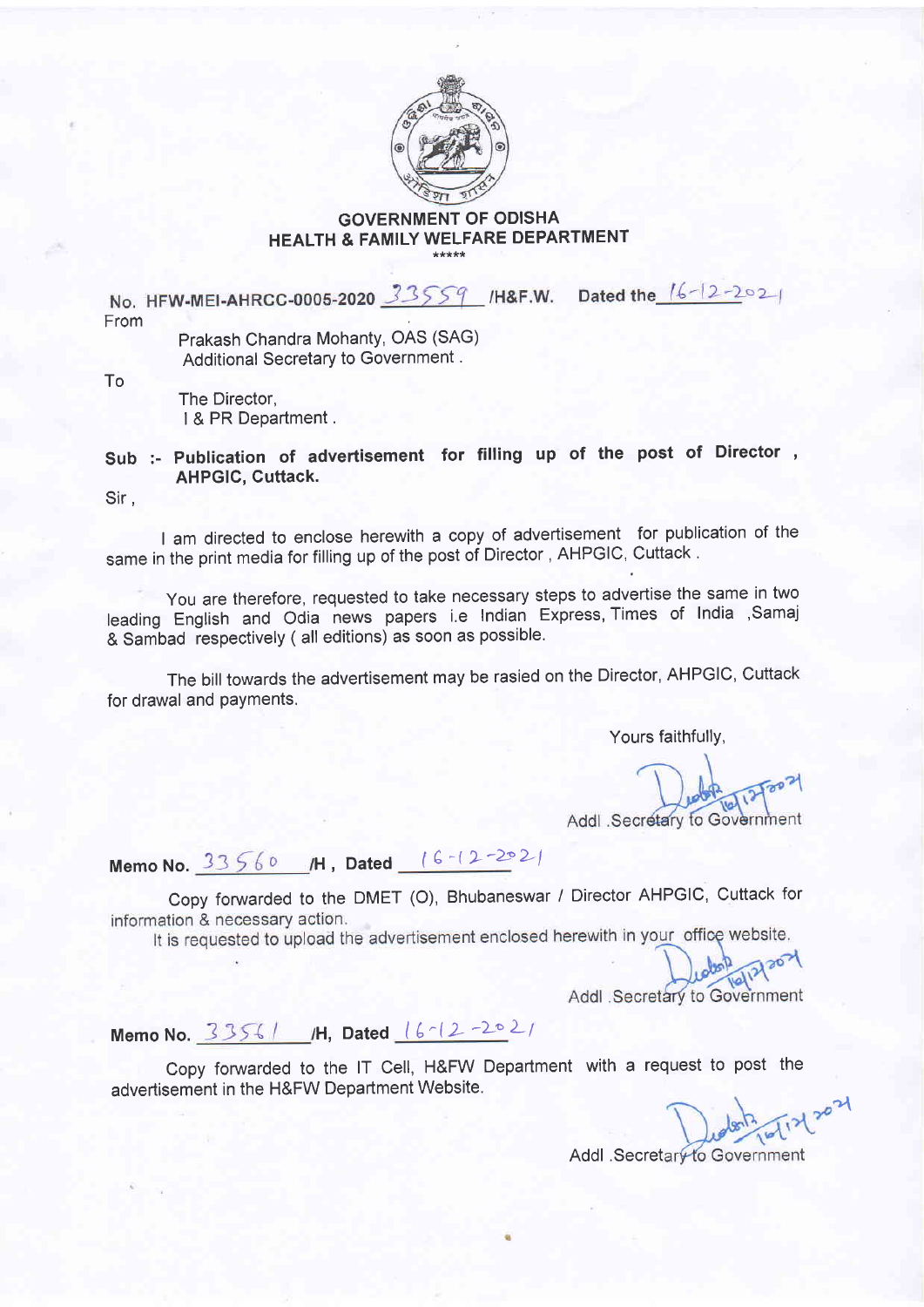

## GOVERNMENT OF ODISHA HEALTH & FAMILY WELFARE DEPARTMENT

No. HFW-MEI-AHRCC-0005-2020 33 563 /H&F.W. Dated the  $/6 - 12 - 202$ 

## ADVERTISEMENT

Applications are invited from the intending candidates for the post of Director, Acharya Harihar Post Graduate Institute of Cancer , Cuttack carrying the scale of pay of Level -14, Cell -1 under ORSP (MCT) Rules 2019 (Pre-revised scale of pay of Rs. 37,400/- to 69,000/- P.M with Grade Pay of Rs. 10,000/- under ORSP (MCT) Rules 2O1O ) + administrative allowance of Rs. 5000/- per month along with D,A & other allowances as may be sanctioned from time to time for in service candidate or a consolidated remuneration of Rs. 2.0 lakh per month including all other allowances in case of retired person. The appointment for the said post shall be for a term of three years from the date on which he/she actually joins in his/her office of till he/she attains the age of sixty- five years, whichever is earlier. The incumbent shall also be eligible for re-appointment for another term or until attains the age of sixty- five years whichever is earlier subject to the direction of the Government.

A. Eligibility: To be eligible a candidate must have the following criteria.

1) A person must have the held the post of Professor with ten years' teaching experience, out of which at least five years as Professor in a Oncology Center in any Government or MCI/NMC Recognized Medical College/Institution.

2) The age of the candidate shall not be below sixty years as on 01.01 .2022 .

3) The age of superannuation of the Director shall be sixty-five years or such other age as may be decided by the Government from time to time.

4) The other conditions of service of the Director so appointed including<br>his Salary, Allowances, Leave, Pension and Provident Fund shall be fixed by the his Salary, Allowances, Leave, Pension and Provident Fund shall be Government from time to time.

5) The Selection Committee will decide the modus operandi for the selection of the Director with due approval of the Chairperson.

B. Person employed in Government Departments, Autonomous Organisations and Public Sector Undertakings, should send their application , along with NOC (No Objection Certificate) from their appointing authority.

A copy of such intimation shall be enclosed with the application form.

 $D_{\text{other}}$